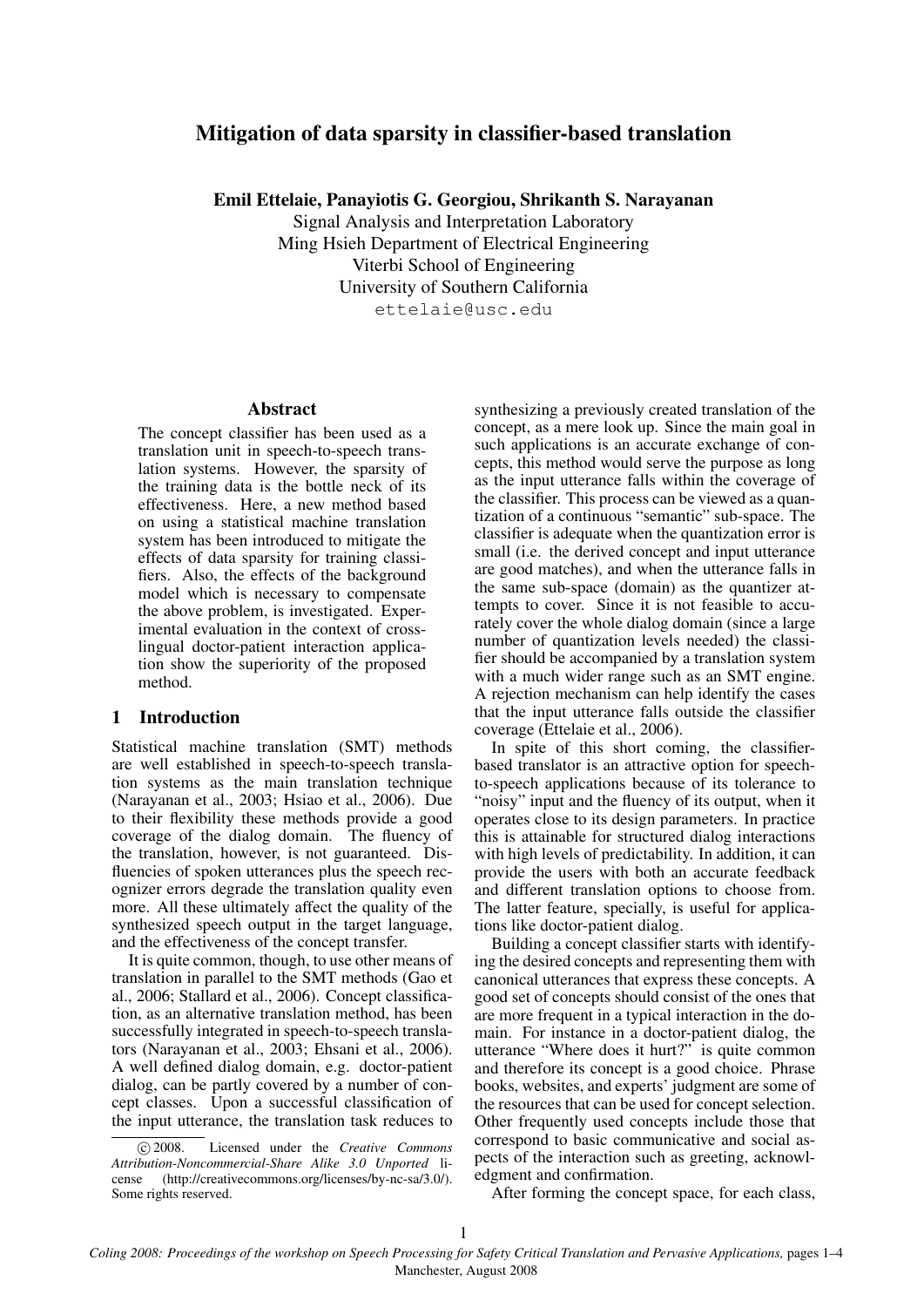utterances that convey its concept must be gathered. Hence, this training corpus would consist of a group of paraphrases for each class. This form of data are often very difficult to collect as the number of classes grow. Therefore, the available training data are usually sparse and cannot produce a classification accuracy to the degree possible. Since the classifier range is limited, high accuracy within that range is quite crucial for its effectiveness. One of the main issues is dealing with data sparsity. Other techniques have also been proposed to improve the classification rates. For example in (Ettelaie et al., 2006) the accuracy has been improved by introducing a dialog model. Also, a background model has been used to improve the discrimination ability of a given concept class model.

In this work a novel method for handling the sparsity is introduced. This method utilizes an SMT engine to map a single utterance to a group of them. Furthermore, the effect of the background model on classification accuracy is investigated.

Section 2 reviews the concept classification process and the background model. In Section 3 the sparsity handling method using an SMT is introduced. Data and experiments are described in Section 4. The results are discussed in Section 5.

## 2 Concept classifier and background model

The concept classifier based on the maximum likelihood criterion can be implemented as a language model (LM) scoring process. For each class a language model is built using data expressing the class concept. The classifier scores the input utterance using the class LM's and selects the class with highest score. In another word if C is the set of concept classes and e is the input utterance, the classification process is,

$$
\hat{c} = \arg \max_{c \in C} \left\{ P_c \left( \mathbf{e} \mid c \right) \right\} \tag{1}
$$

where  $P_c(e \mid c)$  is the score of e from the LM of class c. The translation job is concluded by playing out a previously constructed prompt that expresses the concept  $\hat{c}$  in the target language.

It is clear that a class with limited training data items will have an undertrained associated LM with poor coverage. In practice such a model fails to produce a usable LM score and leads to a poor classification accuracy. Interpolating the LM with a background language model results in a smoother model (Stolcke, 2002) and increases the overall accuracy of the classifier.

The background model should be built from a larger corpus that fairly covers the domain vocabulary. The interpolation level can be optimized for the best performance based on heldout set.

## 3 Handling sparsity by statistical machine translation

The goal is to employ techniques that limit the effects of data sparsity. What is proposed here is to generate multiple utterances – possibly with lower quality – from a single original one. One approach is to use an SMT to generate  $n$ -best lists of translation candidates for the original utterances. Such lists are ranked based on a combination of scores from different models (Ney et al., 2000). The hypothesis here is that for an SMT trained on a large corpus, the quality of the candidates would not degrade rapidly as one moves down the *n*-best list. Therefore a list with an appropriate length would consist of translations with acceptable quality without containing a lot of poor candidates. This process would result in more data, available for training, at the cost of using noisier data.

Although the source language of the SMT must be the same as the classifier's, its target language can be selected deliberately. It is clear that a language with large available resources (in the form of parallel corpora with the source language) must be selected. For simplicity this language is called the "intermediate language" here.

A classifier in the intermediate language can be built by first generating an  $n$ -best list for every source utterance in the classifier's training corpus. Then the *n*-best lists associated with each class are combined to form a new training set. The class LM's are now built from these training sets rather than the original sets of the source utterances.

To classify a source utterance e, first the SMT is deployed to generate an  $n$ -best list (in the intermediate language) from it. The list will consist of candidates  $\tilde{f}_1$ ,  $\tilde{f}_2$ ,...,  $f_n$ . The classification process can be reformulated as,

$$
\hat{c} = \arg \max_{c \in C} \left\{ \prod_{i=1}^{n} \tilde{P}_c \left( \mathbf{f}_i \mid c \right) \right\} \tag{2}
$$

Here,  $\tilde{P}_c(\mathbf{f}_i \mid c)$  is the score of the *i*<sup>th</sup> candidate  $\mathbf{f}_i$ from the LM of class c. The scores are considered in the probability domain.

The new class LM's can also be smoothed by interpolation with a background model in the intermediate language.

### Data and Experiments

#### 4.1 Data

The data used in this work were originally collected for, and used in, the Transonics project (Narayanan et al., 2003) to develop an English/Farsi speech-tospeech translator in the doctor-patient interaction domain. For the doctor side, 1,269 concept classes were carefully chosen using experts' judgment and medical phrase books. Then, for each concept, English data were collected from a website, a webbased game, and multiple paraphrasing sessions at the Information Sciences Institute of the University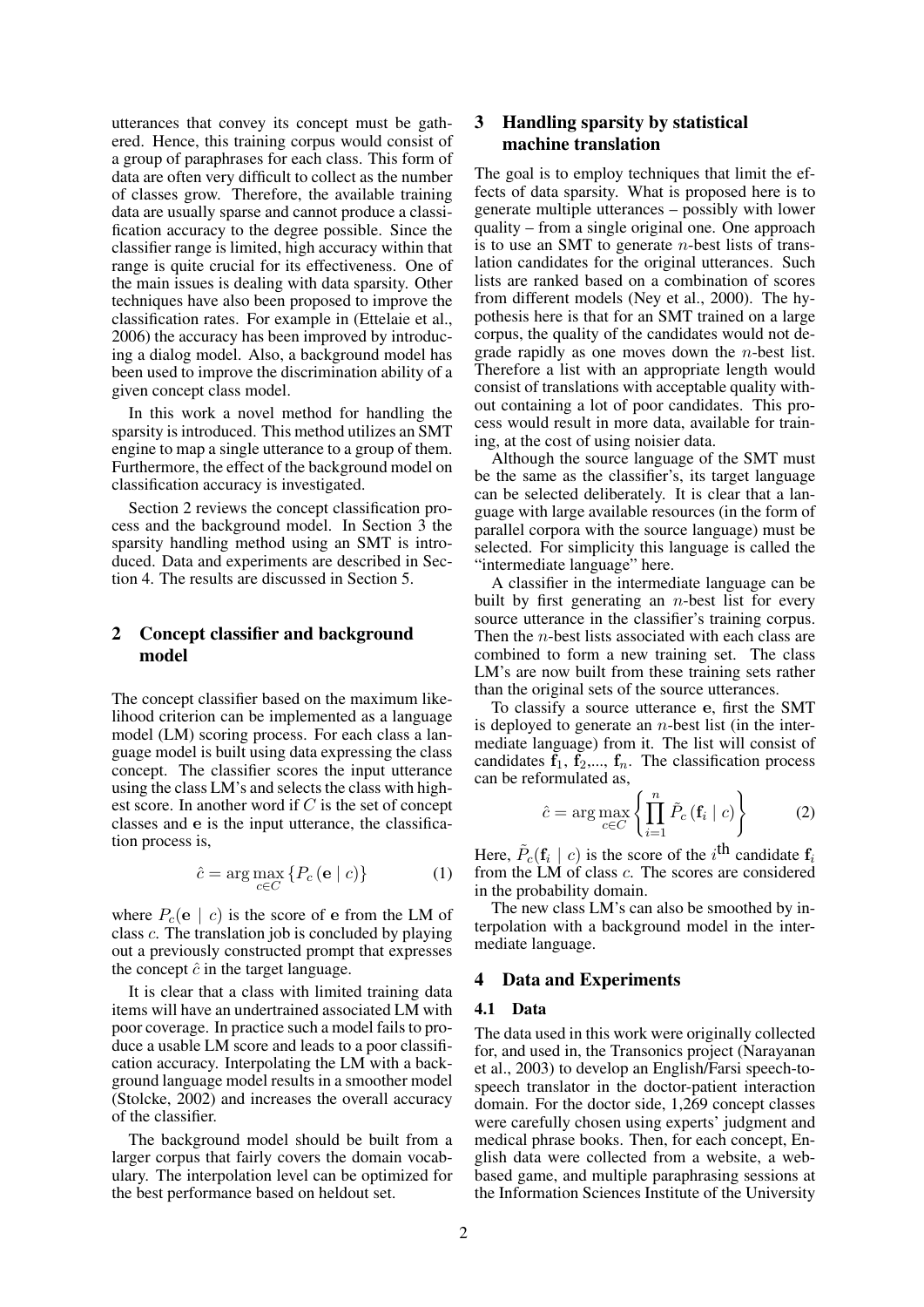|                                                       | <b>Conventional</b> | $n$ -best length |      |       |       |
|-------------------------------------------------------|---------------------|------------------|------|-------|-------|
|                                                       | (baseline)          | 100              | 500  | 1,000 | 2,000 |
| Accuracy $\lceil \% \rceil$                           | 74.9                | 77.4             | 77.5 | 76.8  | 76.4  |
| <b>Relative error</b><br>reduction $\lceil \% \rceil$ | 0.0                 | 10.0             | 10.4 | 7.6   | 6.0   |
| in<br>Accuracy<br>4-best $\lceil \% \rceil$           | 88.6                | 90.7             | 91.0 | 91.3  | 90.5  |
| <b>Relative error</b><br>reduction $\lceil \% \rceil$ | 0.0                 | 18.4             | 21.1 | 23.7  | 16.7  |

Table 1: Classification accuracy for the conventional method and the proposed method with different lengths of  $n$ -best list

of Southern California. The total size of the data set consists of 9,893 English phrases.

As the test corpus for this work, 1,000 phrases were randomly drawn from the above set and the rest were used for training. To make sure that the training set covered every class, one phrase per class was excluded from the test set selection process.

To generate the *n*-best lists, a phrase based SMT (Koehn et al., 2003) was used. The intermediate language was Farsi and the SMT was trained on a parallel English/Farsi corpus with 148K lines (1.2M words) on the English side. This corpus was also used to build the classification background models in both languages. The SMT was optimized using a parallel development set with 915 lines (7.3K words) on the English side.

#### 4.2 Classification Accuracy Measures

Classifier accuracy is often used as the the quality indicator of the classification task. However, it is common in the speech-to-speech translation systems to provide the user with a short list of potential translations to choose from. For example the user of system in (Narayanan et al., 2003) is provided with the top four classifier outputs. In such cases, it is practically useful to measure the accuracy of the classifier within its *n*-best outputs (e.g.,  $n = 4$  for the above system). In this work the classification accuracy was measured on both the single output and the 4-best outputs.

#### 4.3 Experiments

To compare the proposed method with the conventional classification, a classifier based on each method was put to test. In the proposed method, it is expected that the accuracy is affected by the length of the *n*-best lists. To observe that, *n*-best lists of lengths 100, 500, 1000, and 2000 were used in the experiments. The results are shown in Table 1. In all of the above experiments the background interpolation factor was set to 0.9 which is close to the optimum value obtained in (Ettelaie et al., 2006).

To examine the effect of the background model, the conventional and proposed methods were tried with different values of the interpolation factor  $\lambda$ (the background model is weighted by  $1 - \lambda$ ). For the conventional method the length of the  $n$ -best



Figure 1: The effect of background model on classification accuracy

**Accuracy** changes with respect to the interpolation factor for these two methods.

### 5 Discussion

Table 1 shows the advantage of the proposed method over the conventional classification with a relative error rate reduction up to 10.4% (achieved when the length of the SMT *n*-best list was 500). However, as expected, this number decreases with longer SMT  $n$ -best lists due to the increased noise present in lower ranked outputs of the SMT.

Table 1 also shows the accuracy within 4-best classifier outputs for each method. In that case the proposed method showed an error rate which was relatively 23.7% lower than the error rate of the conventional method. That was achieved at the peak of the accuracy within 4-best, when the length of the SMT  $n$ -best list was 1,000. In this case too, further increase in the length of the n-best list led to an accuracy degradation as the classifier models became noisier.

list was set to 500. Figure 1 shows the accuracy **0.0 0.1 0.2 0.3 0.4 0.5 0.6 0.7 0.8 0.9 1.0** The effect of the background model on classifier accuracy is shown in Figure 1. The figure shows the one-best accuracy and the accuracy within 4 best outputs, versus the background interpolation factor  $(\lambda)$  for both conventional and proposed methods. As the curves indicate, with  $\lambda$  equal to zero the classifier has no discriminating feature since all the class scores are driven solely from the background model. However, a slight increase in  $\lambda$ , leads to a large jump in the accuracy. The reason is that the background model was built from a large general domain corpus and hence, had no bias toward any of the classes. With a small  $\lambda$ , the score from the background model dominates the overall class scores. In spite of that, the score differences caused by the class LM's are notable in improving the classifier performance.

As  $\lambda$  increases the role of the class LM's becomes more prominent. This makes the classifier models more discriminative and increases its accuracy as shown in Figure 1. When the factor is in the close vicinity of one, the smoothing effect of the background model diminishes and leaves the